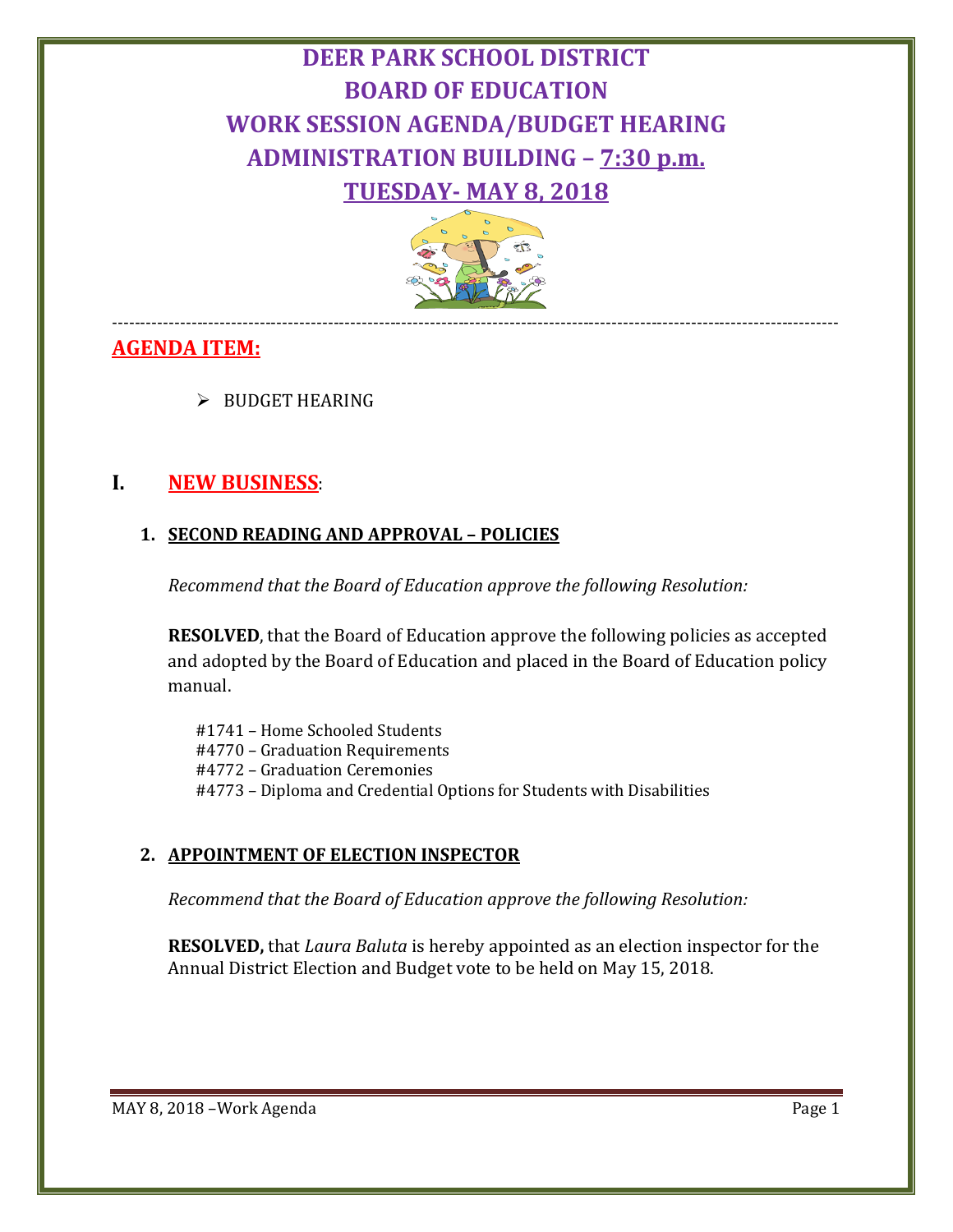#### **3. APPROVAL OF WESTERN SUFFOLK BOCES CONTRACT TO PURCHASE UNIFIED COMMINICATION SYSTEM**

#### *Recommend, that the Board of Education approve the following Resolution:*

**WHEREAS**, the Board of Education of the Deer Park Union Free School District ("District") desires to enter into a multi-year service agreement with Western Suffolk BOCES in order for Western Suffolk BOCES to furnish certain services to the District pursuant to Education Law §1950(4), those services being: the purchase of a unified communication system including switches, licenses, cabling and installation.

BE IT RESOLVED that the Board of Education of the Deer Park Union Free School District agrees to enter into said multi-year service agreement with Western Suffolk BOCES for the provision of said services and equipment to the District not to exceed the cost of \$450,000 plus related borrowing fees, for a period of four years from the date said agreement is signed; and

BE IT FURTHER RESOLVED, that upon the recommendation of the Superintendent, that the President of the Board be authorized to execute all documents necessary on behalf of the District to effectuate this resolution.

## **4. MONETARY DONATION TO JOHN F. KENNEDY SCHOOL**

*Recommend, that the Board of Education approve the following Resolution:*

**RESOLVED**, that the Board of Education accept a donation of \$186.50 from Box Tops Education to be deposited into the JFK Spirit Account.

### **II. APPROVAL OF SCHEDULE**

*Recommend that the Board of Education approve the following Schedule:*

Bids for Bid # BDP17-024 Marquee for District Office were received and opened at 11:00 AM on September 15, 2017.

Bids were advertised in Newsday. Forms and specifications were processed in accordance with Section 103 of the General Municipal Law and bids were solicited on the Empire State Purchasing Group website at [www.EmpireStateBidSystem.com.](http://www.empirestatebidsystem.com/)